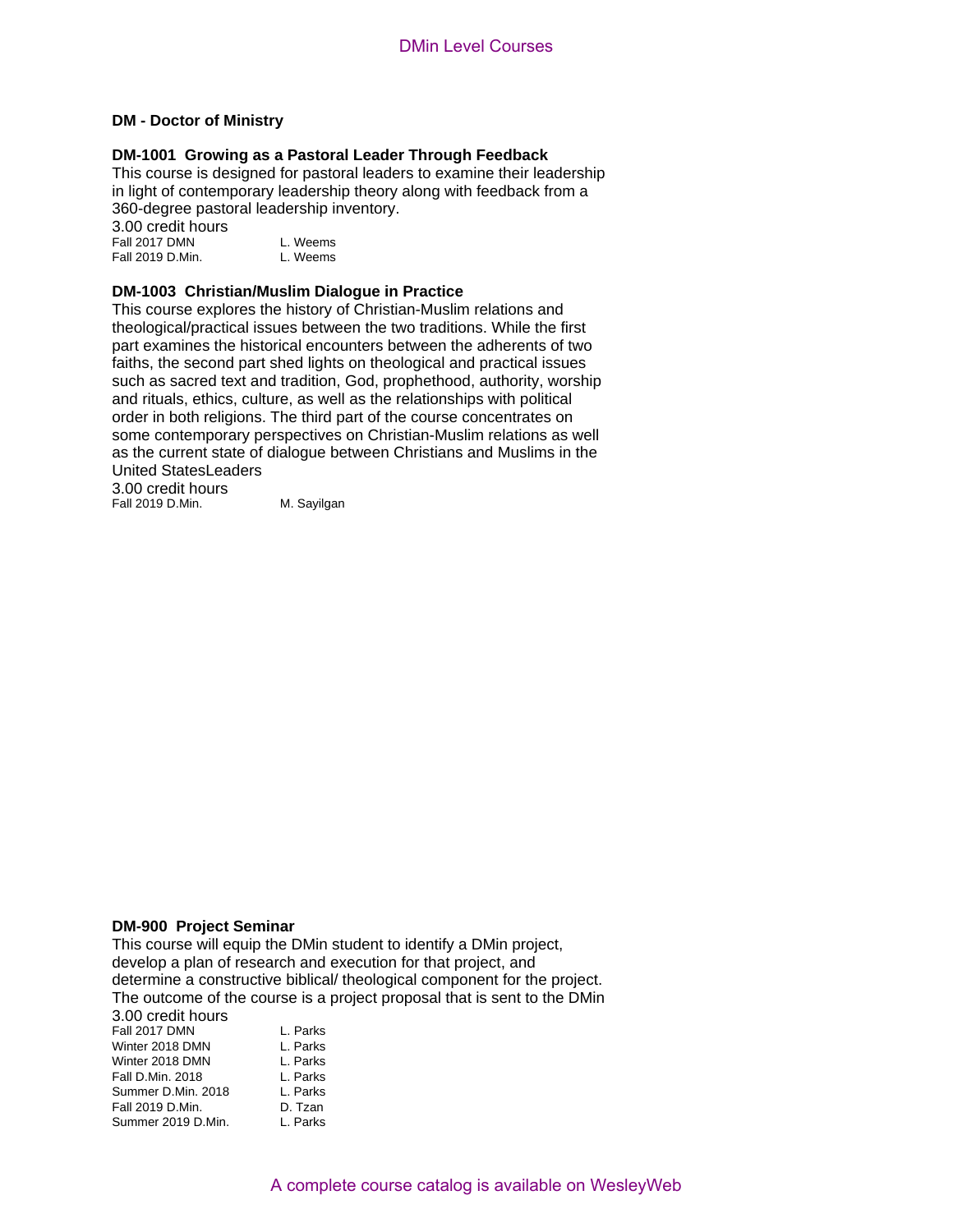# **DM-901 DMin Project Paper Research Module**

This course is for Doctor of Ministry students who have successfully completed thirty hours and have had their project reader assigned by the Dmin Committee. Students enrolled in this course are in the process of researching and writing their project paper and are not taking other courses towards their D.Min. degree. They will be enrolled each spring and fall until they have either completed their degree or until they have reached the time limit for the degree. DMin Level Courses<br>
2010 Min Level Courses<br>
A complete control and the course and Min Level<br>
and Mine and Minity students who have successfully<br>
Students enrolled in this course are in the<br>
and writing their project reader

0.00 credit hours Fall 2017 DMN Winter 2018 DMN Winter D.Min. 2018-19 Spring D.Min. 2019

# **DM-939 Church Leadership Study Trip**

Engagement with different ministry settings and le aders; critical and constructive reflection on the implications for one's own ministries; exposure t o different types of churches and ministries, all of which are characterized by effective leadership in engaging both identity as a faith community an d engagement with the environment in which the chu rch is located.

3.00 credit hours Fall D.Min. 2018 L. Weems

**DM-965 Pilgrimage to the Alabama of the Civil Rights Movement**

Historical, theological, and socio-cultural analysis of some of the major people, places and events of the Civil Rights movement, with particular focus on the implications of the movement on the contemporary church and society. Academic immersion including visits to some of the significant venues of the Civil Rights movement in Birmingham, Montgomery, and Selma, Alabama. 3.00 credit hours

Summer D.Min. 2018 C. Hunt

# **DM-974 Discovering Intersections:**

How does spirituality, community and transformation contribute together to faithful and effective Gospel witness? This course will explore this question, utilizing a number of resources and practices that open up promsing interactions between these three topics. 3.00 credit hours

Fall D.Min. 2018 G. Thompson

### **DM-976 Chaplains At Gettysburg, 1863**

Study of ministry in high stress conditions through an examination of the ministries of Union and Confederate chaplains who were present at the Battle of Gettysburg in July, 1863; review of legal, political, theological, and social issues that formed the background for the chaplains' participation in what some called a just and holy war. 3.00 credit hours

| Fall 2017 DMN    | J. Brinsfield |
|------------------|---------------|
| Fall 2019 D.Min. | J. Brinsfield |

# **DM-978 Journey to Iona - Immersion**

An experiential learning seminar in Christian Spirituality based in Iona, Scotland. Emphasis on reflective integration of pastoral theology with engaged spiritual practices for individual annd congregational care. 3.00 credit hours Summer D.Min. 2018 M. Koppel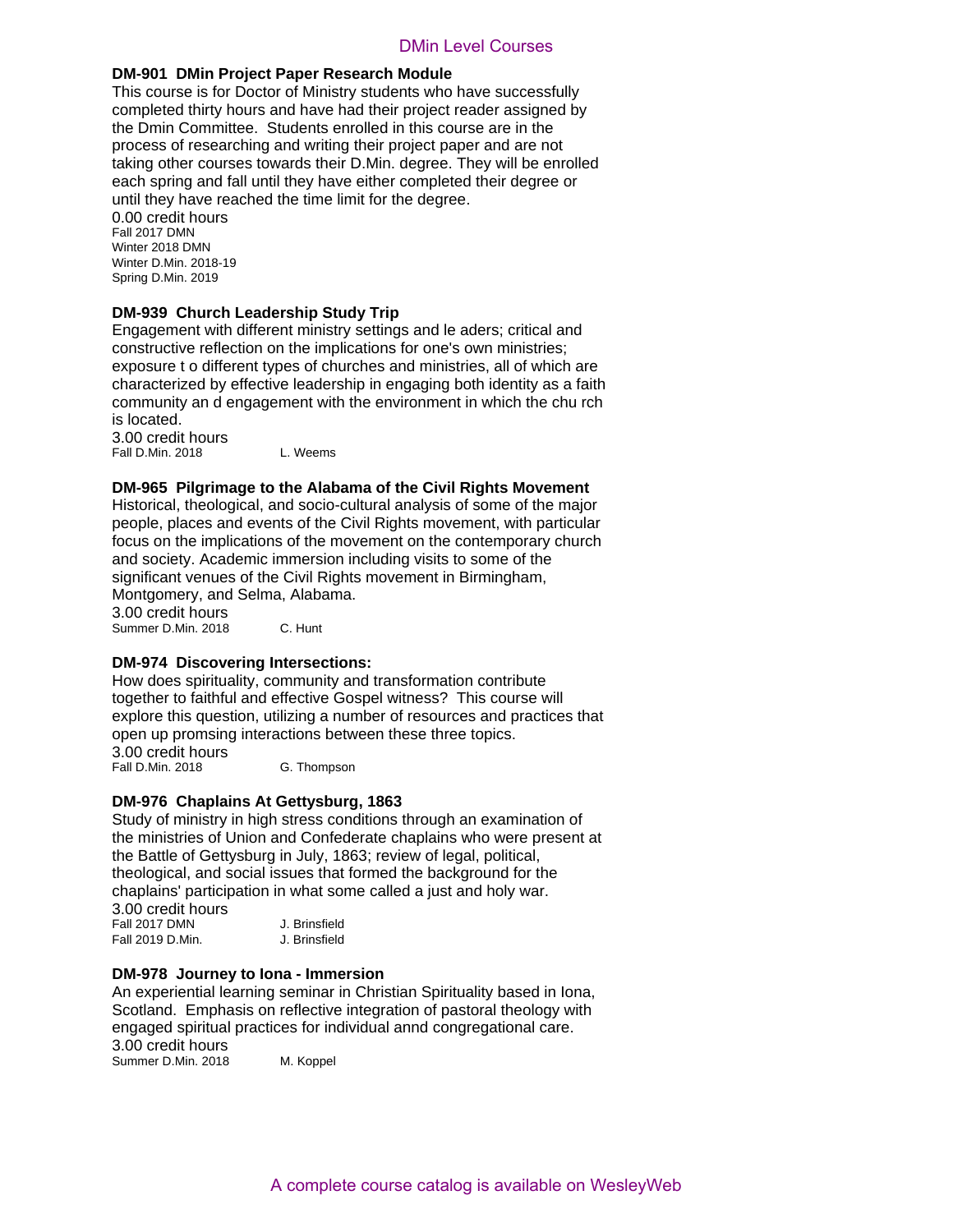# **DM-A601 Theological Aesthetics**

God, truth and beauty as perceived in the senses and imagination through the arts such as painting, poetry, music and architecture. 3.00 credit hours Winter 2018 DMN J. Young

# **DM-A602 Art and Arts Ministries**

The use of art to express and enhance worship in the church. 3.00 credit hours Winter 2018 DMN D. Sokolove

# **DM-A603 The Arts in the Bible**

The narratives of the People of God as source of new narratives, and of visual and aural representations; the arts as source of new clues for reading the texts; the Bible in the movies. 3.00 credit hours<br>Winter D.Min. 2018-19

D. Dombkowski Hopkins

# **DM-A604 Holy Spaces: Architecture of the Western Church**

The ordering of space and furniture as an expression of faith, from the house churches of the New Testament to the auditoriums of contemporary mega churches. 3.00 credit hours Spring D.Min. 2019 J. Runkle

# **DM-A605 Drama and Ministry**

Equipping the congregation to experience and to proclaim the written word of the Scriptures through the arts of rhetoric, mime, and drama. 3.00 credit hours Spring 2018 DMN D. Davis

# **DM-A608 Poetry for Spiritual Formation in Ministry**

3.00 credit hours Spring 2018 DMN K. Staudt

### **DM-A609 Iconography Workshop**

This course includes a 5-day workshop, led by iconographer Philip Davydov, in which students are introduced to traditional ways of creating an icon. Each session begins with prayer. Students are encouraged to come to class each day with a refreshed, open mind and heart. Much of the class will be conducted in silence. Participants are given step-by-step instructions to start and complete an icon using traditional egg tempera methods. The workshop includes slide presentations and discussions on topics such as practical and theoretical questions of contemporary iconography, and the history and theology of the image in the Christian church. Additional readings and a final, integrative paper will also be assigned by Dr. Sokolove. Extra \$300 fee applies for this workshop, in addition to tuition. 3.00 credit hours DMin Level Courses<br> **A Aesthetics**<br>
as perceived in the senses and imagination<br>
specifity, poetry, music and architecture.<br>
J. Young<br>
S. Ministries<br>
S. Sand enhance worship in the church.<br>
D. Soletower<br>
explicions, the art

Summer D.Min. 2018 D. Sokolove

# **DM-AMC601 Military Chaplains: the Past, Present, And Future of Military Chaplaincies**

The historic functions of military chaplains, reflections on the present spiritual and ethical dimensions of chaplain leaders, and considerations of all these for the best practices and future of military chaplaincy

3.00 credit hours Winter 2018 DMN M. Charles Winter D.Min. 2018-19 M. Charles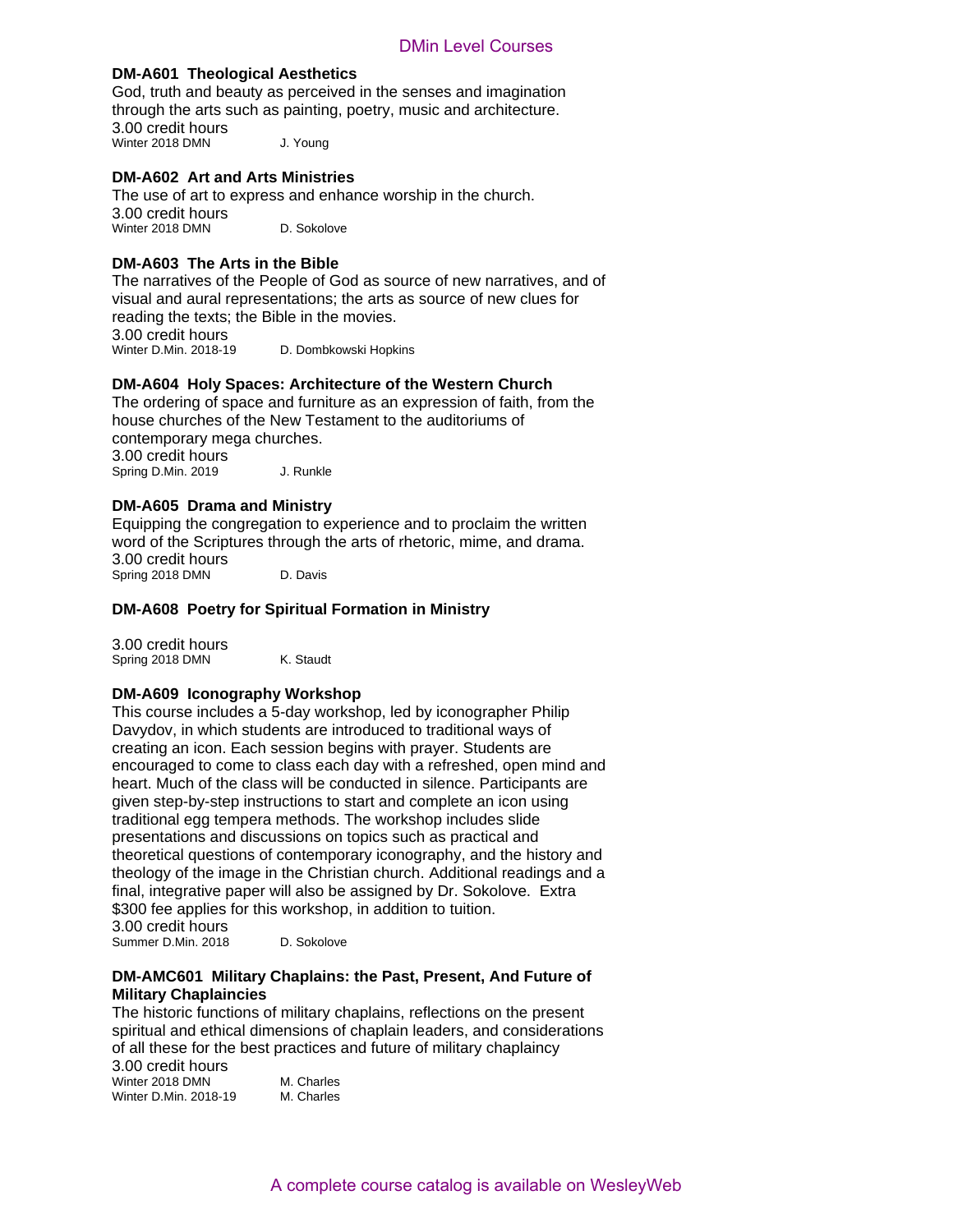# **DM-AMC605 The Chaplain's Role in Healing Moral Injury**

The role of chaplains in helping military personnel cultivate moral resilience, in order to help recovery from the effects of emotional and physical trauma that resulted in moral injury and as preparation for future deployments.

3.00 credit hours Winter 2018 DMN C. Hansen Winter D.Min. 2018-19 C. Hansen

# **DM-AMC606 Biblical Prespectives on Suffering**

In their pastoral caring of wounded military, hospital chaplains face burning theological questions about the nature of suffering and God. Familiarity with multiple responses to human suffering in the Bible can give chaplains more tools for pastoral care. Analyzing the theological assumptions undergirding these responses can help chaplains to avoid platitudes an offer empathetic care. Delin's Role in Healing Moral Courses<br>
Delinity Role in Healing Moral Chiurge<br>
The provey from the effects of emotional control<br>
celp recovery from the effects of emotional and<br>
C. Hansen<br>
C. Hansen<br>
C. Hansen<br>
Moral Cours

3.00 credit hours

D. Dombkowski Hopkins Spring D.Min. 2019 D. Dombkowski Hopkins

# **DM-AMC608 Ethics for Senior Leaders**

Pressing moral issues facing chaplain supervisors in today military such as sexual harassment, confidentiality, and whistle-blowing examined from a virtue ethics perspective

3.00 credit hours Spring 2018 DMN S. Wheeler Winter D.Min. 2018-19 M. Cook

# **DM-AMC609 Pastoral Care for Warriors and Their Families**

Providing the resources of faith to those under pressure from military preparedness, combat, and return to civilian life.

3.00 credit hours Spring 2018 DMN M. Koppel Spring D.Min. 2019 M. Koppel

# **DM-AMC900 Project Seminar**

Naming and planning a DMin project, options in the end product of the project, elements of a project proposal, and the disciplines for writing the project paper.

3.00 credit hours Spring 2018 DMN L. Parks Spring D.Min. 2019 L. Parks

# **DM-C601 Theological Foundations of Soul Care**

A conversation with classical, modern, liberation, and post-modern theologians about contemporary pastoral practices. 3.00 credit hours Spring 2018 DMN B. Mitchell

# **DM-C602 Current Theory and Best Practices in Soul Care**

An overview of current theory and best practices with a strong emphasis on biblical and theological foundations. 3.00 credit hours Spring 2018 DMN M. Koppel

# **DM-C607 Pastoral Assessment, Diagnosis, and Psychopathy**

Tools for intervention when holiness and wholeness become disconnected. 3.00 credit hours Winter D.Min. 2018-19 D. Thorpe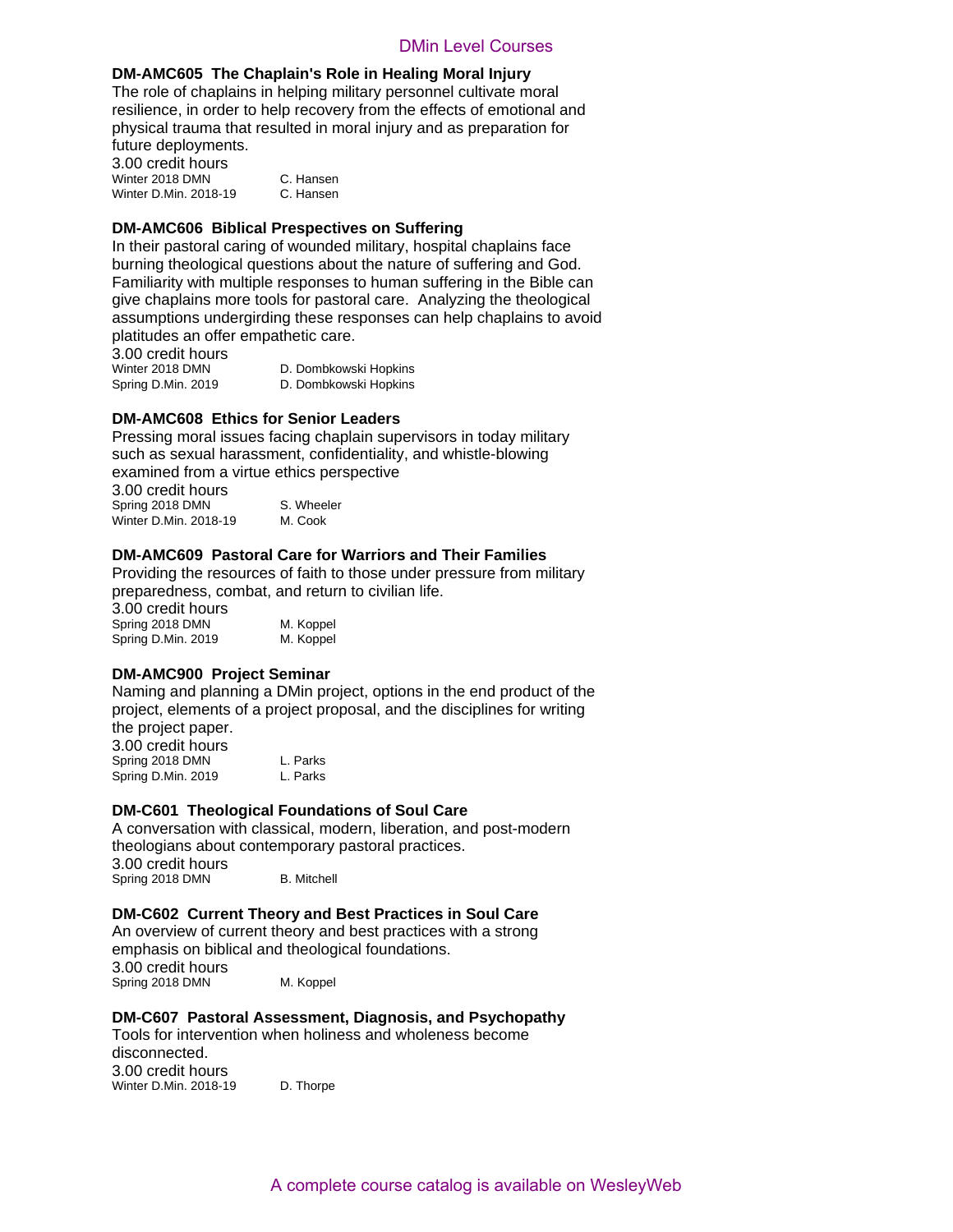# **DM-C608 Clinical Training**

Four hundred clinical hours in an AAPC affiliated or accredited center, or two units of ACPE recognized CPE. 3.00 credit hours Winter 2018 DMN Winter D.Min. 2018-19 Spring D.Min. 2019 DMin Level Courses<br>
DMin Level Courses<br>
DMIn and AAPC affiliated or accredited center,<br>
cocynized CPE.<br>
Life's Transitions<br>
a too for shaping the narratives of our lives.<br>
R. Kantaan<br>
and Interstand and Mapping the narrati

# **DM-C609 Clinical Training**

Four hundred clinical hours in an AAPC affiliated or accredited center, or two units of ACPE recognized CPE. 3.00 credit hours Spring D.Min. 2019

# **DM-C611 Traversing Life's Transitions**

Life span typologies as a tool for shaping the narratives of our lives. 3.00 credit hours Spring D.Min. 2019 R. Karaban

# **DM-C612 Contemporary Issues in Soul Care**

This course will address targeted issues in pastoral theology and care. It builds on theoretical frameworks developed in the first course in the track. This course is a (relatively) deepter dive into the literature and topices pastoral leaders face in care ministries. 3.00 credit hours

Fall 2019 D.Min. M. Koppel

# **DM-CR900 Project Seminar**

Naming and planning a DMin project, options in the end product of the project, elements of a project proposal, and the disciplines for writing the project paper. 3.00 credit hours Fall 2017 DMN L. Parks

# **DM-G602 Exodus, Covenant, Exile**

The impact of these three major events on the people of Israel: the exodus, covenant and exile from the perspective of the Biblical text. 3.00 credit hours Spring 2018 DMN B. Birch

# **DM-G603 Spiritual Formation**

An advanced survey of the classics of the Christian contemplative traditions (Eastern and Western) and the spiritual disciplines grounded in them necessary for the formation of ministers.

3.00 credit hours Spring 2018 DMN K. Lee<br>Spring D.Min. 2019 K. Lee Spring D.Min. 2019

# **DM-G605 Leadership: Global Asian D**

Best practices for church leaders in reading situations, facing facts, summoning vision, and shepherding the next step faithful step for congregations in a global context. 3.00 credit hours

Spring D.Min. 2019 D. McAllister-Wilson<br>
Spring D.Min. 2019 D. McAllister-Wilson Spring D.Min. 2019

# **DM-G606 Counseling**

Winter 2018 DMN

In care and counseling, the pastor models the congregation?s call to hospitality toward an increasingly diverse constituency in a global context. 3.00 credit hours Winter 2018 DMN M. Koppel<br>Winter 2018 DMN M. Koppel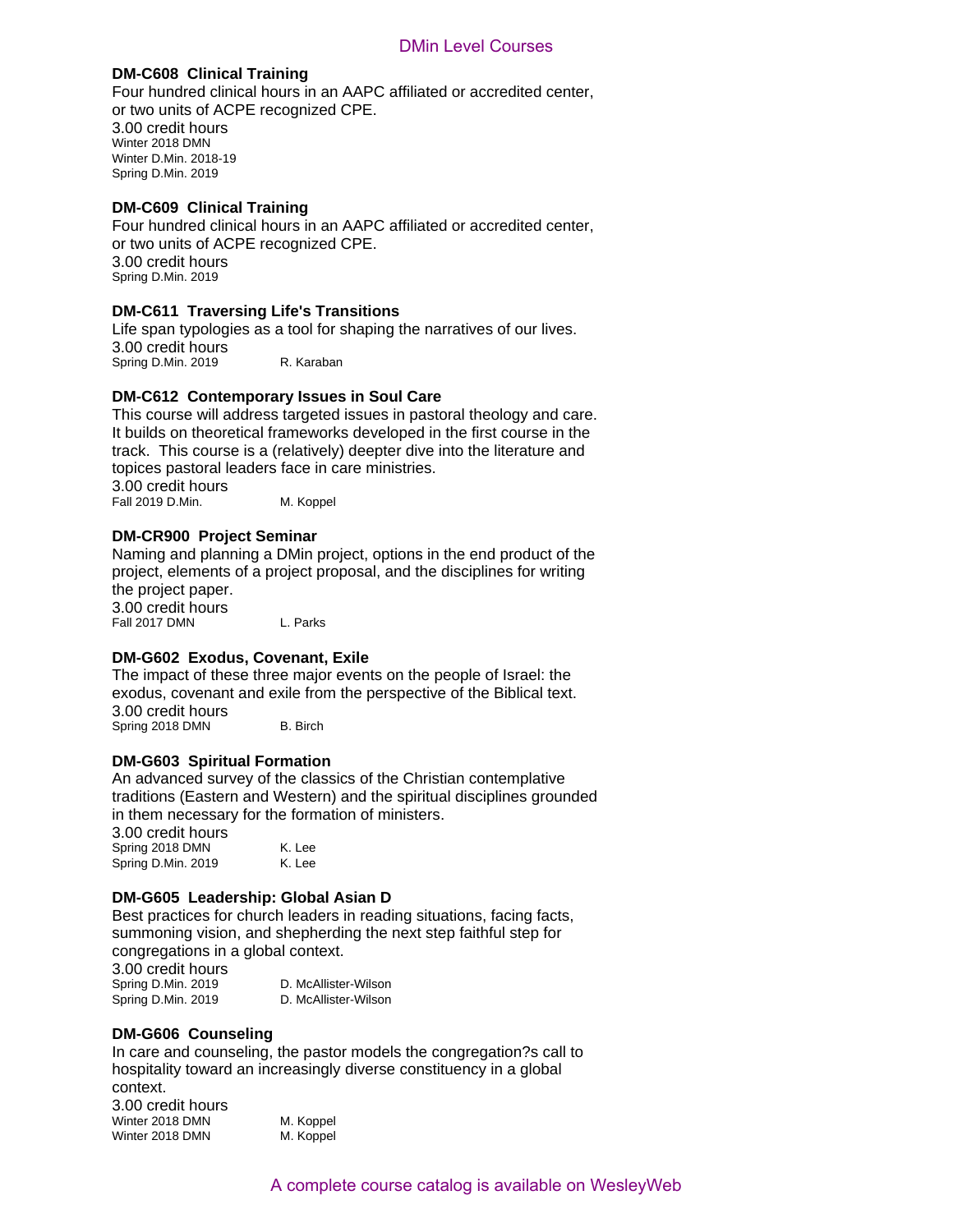# **DM-G608 History of Missions in Asia**

Historical views and important voices from other continents, and key theological breakthroughs in the contemporary theology of mission for the global church. 3.00 credit hours

Winter D.Min. 2018-19 K. Lee Winter D.Min. 2018-19 K. Lee

# **DM-G618 The Churches Worship: Becoming People of Wonder, Love & Praise**

Explores the roots, shape and practice of Christian worship in all its diversity and richness; paying particular attention to Protestant forms as received and practiced in the Asian context.

3.00 credit hours Spring D.Min. 2019 G. Campbell Spring D.Min. 2019 G. Campbell

# **DM-G620 Advanced Perspectives on Christian**

Students study the role of biblical instruction, faith tradition, developmental theory and society in construing theory and practice of Christian Education.

 $2.00$  credit h

| 3.00 credit nours     |             |
|-----------------------|-------------|
| Winter D.Min. 2018-19 | J. Strukova |
| Winter D.Min. 2018-19 | J. Strukova |

# **DM-G621 Systematic Theology**

Theology, history, and practice of Christian worship and preaching with particular attention to new resources from the global church.

3.00 credit hours Winter 2018 DMN J. Young Winter 2018 DMN J. Young

# **DM-G632 Images of Leadership in the Bible**

Leadership lessons from Moses, the Psalms, the books of Samuel, and the Apostle Paul. 3.00 credit hours<br>Spring 2018 DMN

D. Dombkowski Hopkins

# **DM-G634 Leading Congregational Outreach & Growth In a Pluralistic Culture**

A church in disestablished free fall reflects on its identity and mission and responds with a more focused engagement rather than resignation. 3.00 credit hours Spring 2018 DMN Doug Powe

# **DM-G635 Social Holiness in the Wesleyan Tradition**

Formative influence of John Wesley on moral insight and authority for Christians in the Wesleyan Tradition.

3.00 credit hours Spring 2018 DMN S. Wheeler

### **DM-G900 Project Seminar**

Naming and planning a DMin project, options in the end product of the project, elements of a project proposal, and the disciplines for writing the project paper. 3.00 credit hours Spring 2018 DMN L. Parks Spring D.Min. 2019 L. Parks **Min** Level Courses<br> **Missions in Asia**<br> **Missions in Asia**<br> **Robert Course from other continents, and key**<br> **K. Lee**<br> **R. Keyster Context Context Context**<br> **K. Lee**<br> **Example of Octoming People of Wonder,**<br> **K. Lee**<br> **Ex** 

# **DM-HE601 Holiness in Old and New Testament Perspective**

3.00 credit hours Winter 2018 DMN C. Samuel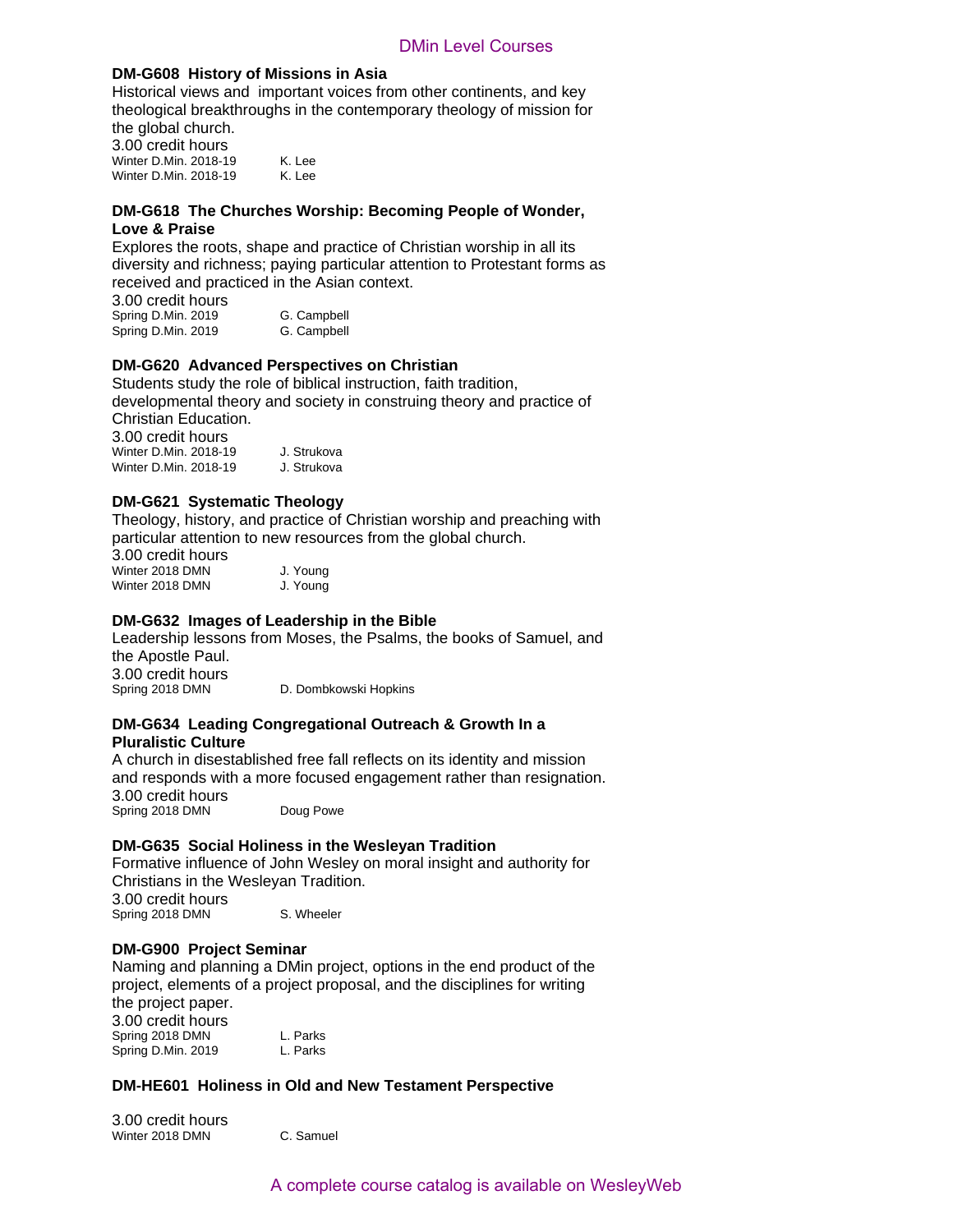### **DM-HE602 Leadership and Ministry in a Post-Modern World**

The course explores leadership principles in our changing postmodern context. It highlights Wesleyan biblical and theological frameworks as a paradigm for approaching leadership. The ultimate goal is helping students to be more innovative in how they approach leadership. 3.00 credit hours Winter 2018 DMN Doug Powe

# **DM-HE603 Theological Foundations for Holiness in The Church's Faith and Witness**

Theological reflection is enchanced by engagement with classical expressions of theological understanding in the past. A particular early Christian source, known to be significant for Wesley, will be studied alongside Wesley himself. Rudolf Otto's classic treatment will considered alongside some contemporary discussions. 3.00 credit hours Spring 2018 DMN F. Young

# **DM-HE604 Worship for Renewing the Church**

The need is great for vital worship at the epicenter of congregational life. This course will explore the depths of spirituality, excellence of practice in sensory-rich communcation and intentional preparation needed by leaders of the 21st century church for worship that renews congregations.

3.00 credit hours Spring 2018 DMN M. McFee

**DM-HE605 Speaking of God: What Language Shall We Borrow?** The course will cover concrete strategies for engaging congregations in "loving mercy and doing justice" through community development and community organizing. Faith-rooted organizing recognizes and draws on the contribution of the Global South through liberation theology, the theology of struggle and "mission integral" as well traditions of Ghandian non-violence.

3.00 credit hours

Winter D.Min. 2018-19 J. Leach

# **DM-HE606 Witness of Faith in the Public Square**

An immersion in practical public theology where students will examine the practical realities of what we call "political" or "public" theology and how that informs vital discussions in the public square.

3.00 credit hours Winter D.Min. 2018-19 M. McCurry

# **DM-HE608 Arts, Ministry & Community Engagement**

Exploration of contemporary approaches to arts ministry in a variety of settings, including churches, shelters, community centers and other places of ministry. Reflection on definition of and purposes for art; differences and commonalities among the various arts; and historical sources of current understandings about the relationship between art and social justice through readings, lectures, videos, discussions and at least one field trip. 3.00 credit hours D and Minitery Dimitervel Courses A course Courses<br>
paral Ministry in a Potat-Modern World<br>
adversible principles is our changing positron<br>
design and the distribution of the church's assets as a complement of<br>
Doug Power<br>

Spring D.Min. 2019 D. Sokolove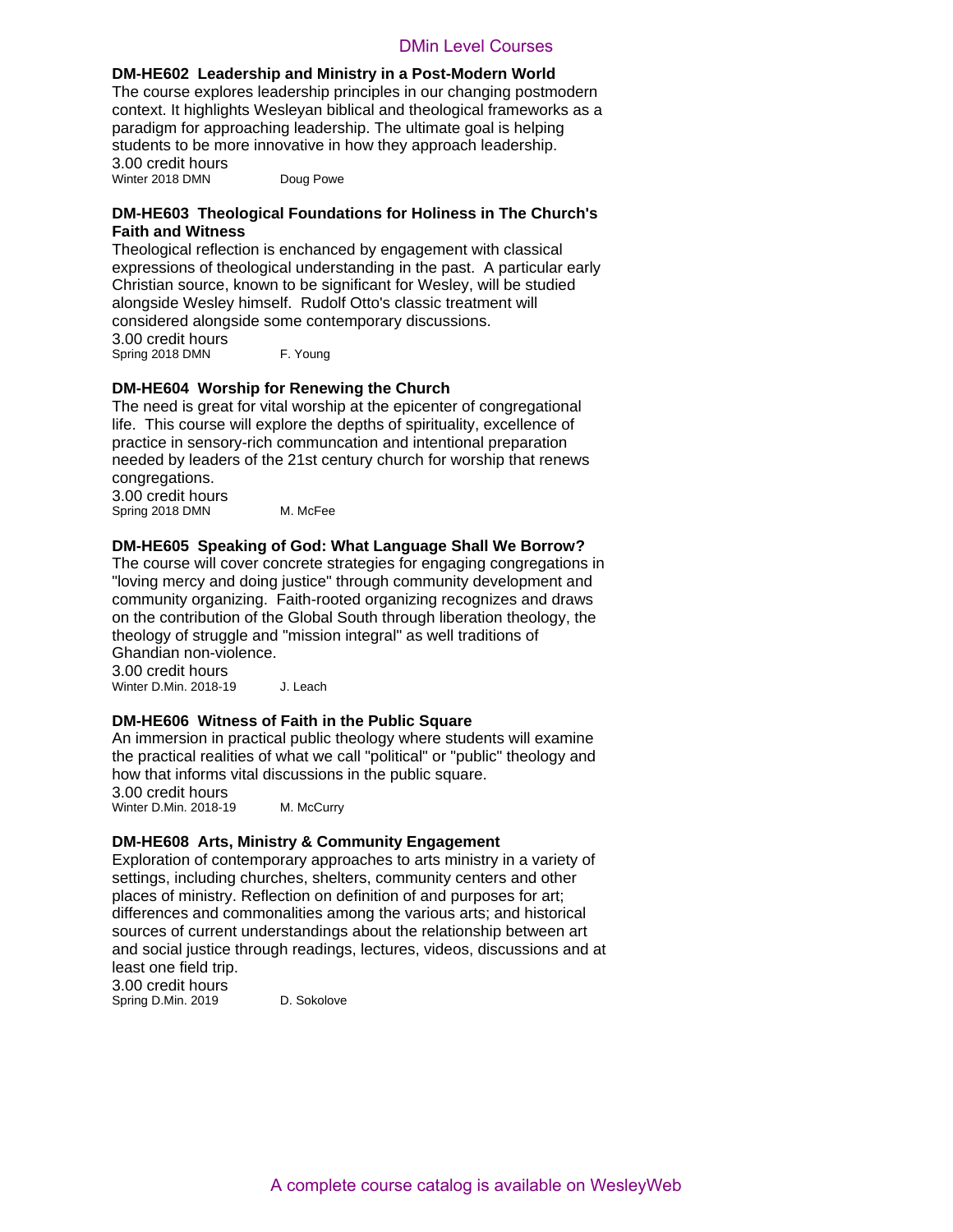# **DM-HE609 Practical Theology, Narrative and Poetic For Engagement in the World Today**

This course explores the biblical term 'holiness' in conversation with the protest of contemporary circumstances. Taking Charlotte Delbo's classic from Auschwitz, Ginberg's post-WWII "Howl" and the poetry both of Mary Oliver and Jane Mead, this course will consider holiness in the light of trauma, addiction and war; sex, love and the body. Underpinning this approach will be a biblical narratology that will problematise the ethics of the group and societal interactions of the gospel narratives; allowing the complexities of the gospel texts to be exposed will allow the complexities of contemporary "holiness" to converse with a narrative adequate to its sophistication. Group discussion, exploration of poetry, exploration of both biblical texts and ethical methodologies will be the features of this course. 3.00 credit hours Dinnelevel Courses<br>
Dinnelevel Course<br>
Dinnelevel Courses<br>
Discrementances Trainsign Consters For the biblical term Troiliness' in conversation with the<br>
given the product behavior of the conversation consider holiness<br>
Gi

Spring D.Min. 2019 P. Otuama

# **DM-L601 Effective and Visionary Leadership**

Best practices for church leaders in reading situations, facing facts, summoning vision, and shepherding the next faithful step for congregations.

3.00 credit hours Spring 2018 DMN L. Weems Spring D.Min. 2019 L. Weems

# **DM-L602 Images of Leadership in the Bible**

Leadership lessons from Moses, the Psalms, the books of Samuel, and the Apostle Paul.

3.00 credit hours<br>Winter 2018 DMN D. Dombkowski Hopkins Winter D.Min. 2018-19 D. Dombkowski Hopkins Summer D.Min. 2018 D. Dombkowski Hopkins

# **DM-L603 Leading in a Pluralistic Culture For Congregational Outreach and Growth**

A church in disestablished free fall reflects on its identity and mission and responds with a more focused engagement rather than resignation. 3.00 credit hours

Winter D.Min. 2018-19 Doug Powe Spring D.Min. 2019 Doug Powe

# **DM-L605 The Tone of Church Leadership**

This course focuses on the development of resonant attitudes, habits, and styles in church leadership that foster vitality in church communities and congregations. We will examine theological, psychological, and ministerial literature and engage in practical methods and excursions in order to support the development of leadership this is tuned-in and life-sustaining. Given burn-up rates for clergy and rapidly changing congregational terrain, we will evaluate theoretical as well as practical tools for practice of care-filled and faithful leadership.

3.00 credit hours Winter 2018 DMN M. Koppel Winter D.Min. 2018-19 M. Koppel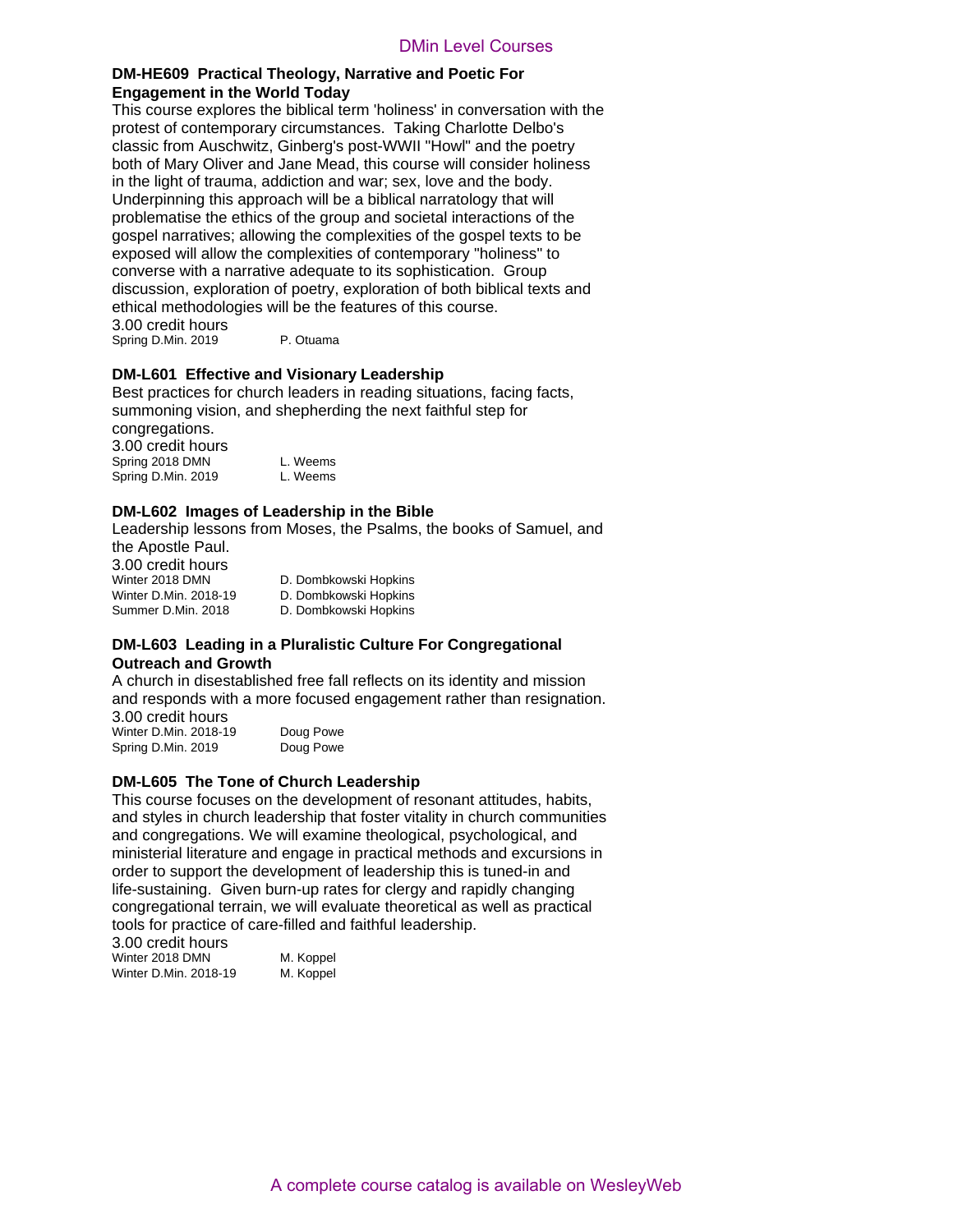# **DM-L609 Contemporary Issues in Ecclesiology**

A study of the basics of ecclesiology, with special focus on contemporary views of the Church and its mission as represented by Jürgen Moltmann, Dietrich Bonhoeffer and others. Our aim is to strengthen knowledge of the scriptural foundations, systematic implications and missiological significance of the Church.

3.00 credit hours Spring 2018 DMN J. Young Spring D.Min. 2019 J. Young

# **DM-L613 Church Leader As Consultant**

This class will examine the role of the consultant and the process of consulting in the local church. diagnosing a congregational system, designing adaptive interventions, guiding group discernment, managing conflict and resistance, and coaching leaders through change. Course participants will come to view themselves as agents of change and transformation through the "use of self": the development of self-awareness, self-behavior, and self-efficacy in organizational settings.

3.00 credit hours Winter 2018 DMN S. Beaumont Spring 2018 DMN S. Beaumont

# **DM-L642 The Leader As Communicator**

The evidence that the ability to articulate is cru cial to effective leadership, the possibilities fo r improvement, and the unique opportunities afford ed the church leader who also occupies a pulpit.

| C. Merritt |
|------------|
| L. Weems   |
| C. Merritt |
| L. Weems   |
|            |

# **DM-L644 Leadership That Engages Others**

This course focuses on leadership practices essential to collaborative leadership -- relational leadership, team building, recruiting, and developing others as leaders. 3.00 credit hours Fall 2019 D.Min. A. Michel

# **DM-M601 Chaplaincy On the Line: Identifying Key Issues for Military Chaplains in a Changing and Multi-Faith Context**

An examination of the nature of leadership and spirituality from two perspectives: the commander (executive decision-maker) and the chaplain (the primary religious advisor and spiritual guide). Through conversational engagement with current and former leaders in significant military and governmental positions, students will explore the human and spiritual dimensions of leadership in organizations and environments experiencing rapid change, complex personal and political relationships, and multi-faceted religious interactions. 3.00 credit hours py Issues in Ecclesiotics<br>
in Colorship Courses<br>
the Church and its mechanic flocus on<br>
the Church and its mission as represented by<br>
rich Bothbefler and others. Our aim is to<br>
of the scriptural doundations, systematic<br>
of

| o.vu vivuit nuuro     |                      |
|-----------------------|----------------------|
| Winter D.Min. 2018-19 | M. Bradfield         |
| Winter D.Min. 2018-19 | D. McAllister-Wilson |

# **DM-M602 Military Chaplains: the Past, Present, And Future of Military Chaplaincies**

The historic functions of military chaplains, reflections on the present spiritual and ethical dimensions of chaplain leaders, and considerations of all these for the best practices and future of military chaplaincy 3.00 credit hours Spring D.Min. 2019 M. Charles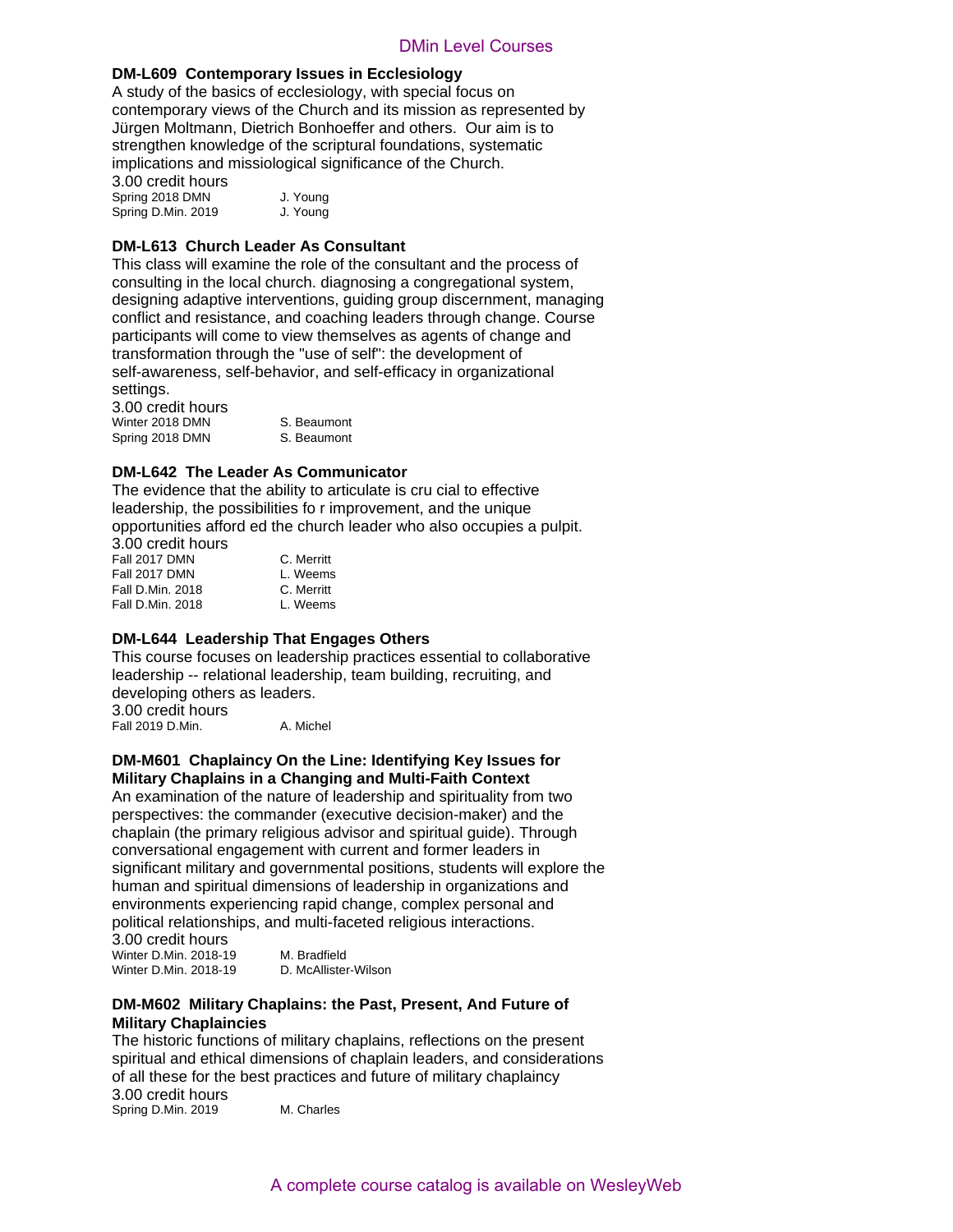# **DM-M603 Formation of Inter-Faith Chaplaincy: Chaplaincy As Faithful Religious Border Crossing**

An exploration of building respect and understanding of the basic beliefs and practices of Hinduism, Buddhism and Islam. Moving away from the goal of championing one's own faith tradition, this course is designed to equip chaplains in interfaith settings to accompany others into wholeness without forfeiting their own religious convictions and commitments. DMin Level Courses<br>
Color ther-Faith Chaplaincy: Chaplaincy As<br>
one respect and understanding of the basic<br>
one respect and understanding of the basic<br>
brinduals, Buddhian and Islam. Moving away<br>
ioning one's own failth tr

3.00 credit hours Winter 2018 DMN S. Clarke

# **DM-M605 The Chaplain's Role in Healing Moral Injury**

The role of chaplains in helping military personnel cultivate moral resilience, in order to help recovery from the effects of emotional and physical trauma that resulted in moral injury and as preparation for future deployments. 3.00 credit hours

Spring 2018 DMN R. Johnson Fall 2019 D.Min. R. Johnson

# **DM-M606 Pastoral Care for Warriors and Their Families**

Best pastoral care practices for military personnel-active and returning from deployment-and their families. 3.00 credit hours *Prereq: DM-M211 OR DM-M221*

Fall 2017 DMN M. Koppel

# **DM-M608 Ethics for Senior Leaders**

Moral issues and tasks facing chaplain supervisors in today's military environment such as sexual misconduct, confidentiality, and supporting service members suffering moral injury using multiple ethical frameworks

3.00 credit hours *DM-M602* Fall 2017 DMN S. Wheeler

Summer 2019 D.Min.

Fall D.Min. 2018 S. Wheeler<br>Summer 2019 D.Min. A. Baker

# **DM-M900OL Project Seminar**

Naming and planning a DMin project, options in the end product of the project, elements of a project proposal, and the disciplines for writing the project paper. 3.00 credit hours Winter D.Min. 2018-19 L. Parks

**DM-PE602 Challenging the Tenacity of White Supremacy in the** 

# **U.S.**

This study is designed to stimulate serious reflection in ways the Church can exercise its prophetic role in fighting discriminatory practices and promote a just and inclusive social order. 3.00 credit hours Winter D.Min. 2018-19 B. Mitchell

# **DM-PE604 Leadership in Diverse Ministry Contexts**

This course addresses the growing diversity within congregations and communities, as well as the increasing diverse expectations of clergy as public leaders. Students will learn skills to practice church and public leadership with effectiveness and integrity.

| 3.00 credit hours |          |
|-------------------|----------|
| Winter 2018 DMN   | L. Weems |
| Fall 2019 D.Min.  | L. Weems |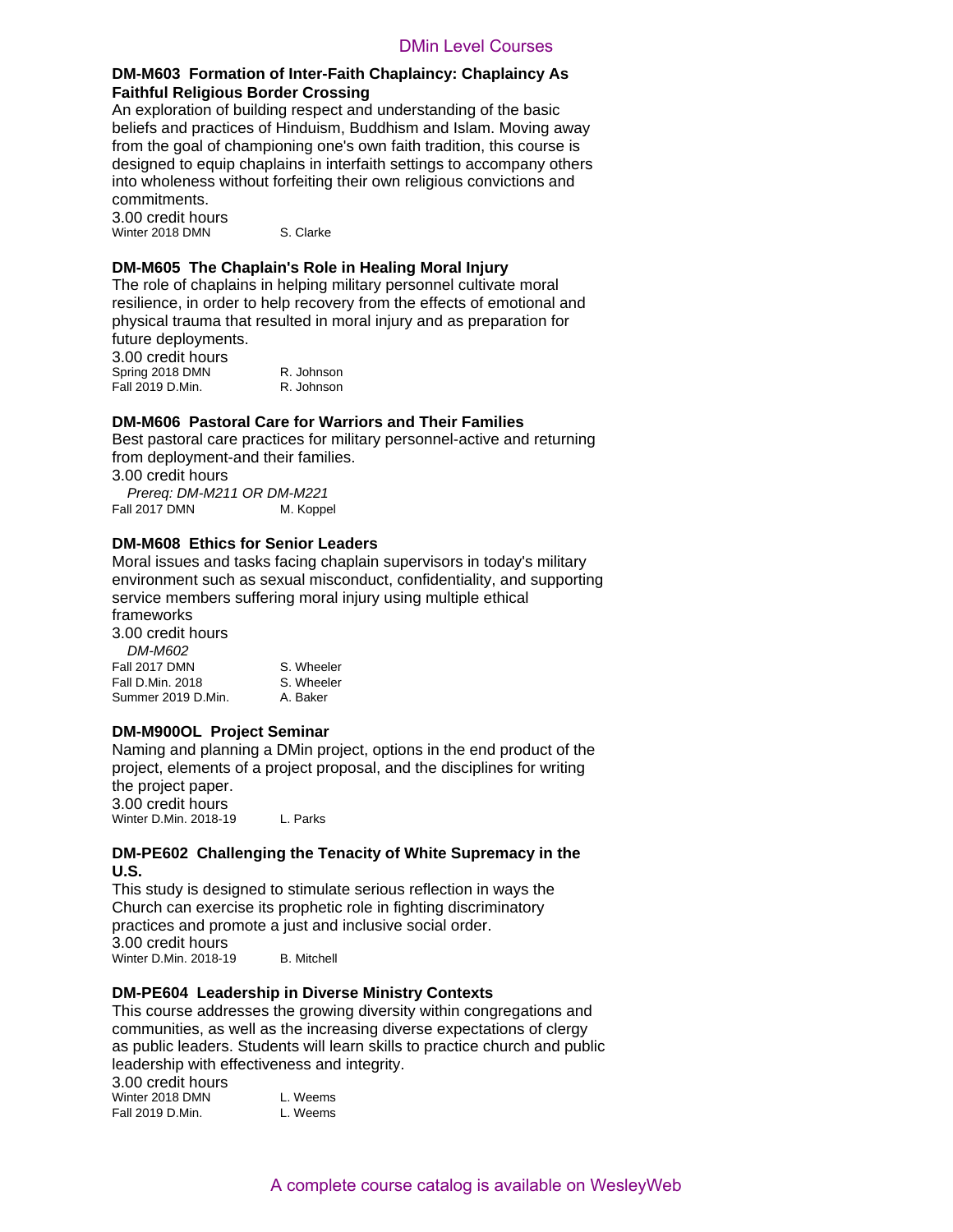# **DM-PE605 Leadership for the Public Church**

This course offers a systematic exploration of public theology that integrates prior coursework and experience in leadership for the public church. It examines the questions, methods, and insights of contextual, political, and liberation theologies and ethics in a way geared toward leadership of publics in church and society. 3.00 credit hours

Spring 2018 DMN R. Elgendy

# **DM-PE606 Faith-Rooted Community Organizing**

Examination of the theories and practices of community organizing, leadership and social change in an increasingly interconnected and ever-changing world 3.00 credit hours Fall 2017 DMN Doug Powe

**DM-PE607 Prophetic in the Public Square**

Capstone course of the public engagement track. Integrating biblical, theological, ethical and practical insights for the prophetic engagement of faith and public communities. 3.00 credit hours

Spring 2018 DMN S. Marullo Spring 2018 DMN M. McCurry

# **DM-PE608 Understanding Community**

An examination of the many ways of understanding community,forms of religious engagement in the public square, pathways of religious institutions' influence in public, political, and community life and the partnership that may be forged creatively across "sacred/secular" divisions to address social problems and strengthen the common good. 3.00 credit hours Winter D.Min. 2018-19 C. Hunt DMin Level Courses<br>
DMin Level Courses<br>
stematic contoration of public cheology that<br>
and a specience in leadership for the public<br>
equestions, methods and insights of contextual,<br>
church and society.<br>
R. Etgensy<br>
church

# **DM-PE609 Ecclesiology: Public Church & Public Eng Agement**

This course examines some theological models of the church, with attention to how ecclesiology connects to God's activity in history, contexts in the wider world, and witness to various publics. 3.00 credit hours Spring D.Min. 2019 R. Elgendy

# **DM-S601 Theology As Story**

The use of narrative in theology to provide rich possibilities for understanding and interpreting the content of faith, and to open new chennels of conversation between the systematic theologican, the biblical scholar, the social scientist and most importantly, the lay person.

3.00 credit hours Spring D.Min. 2019 S. Wheeler

# **DM-S605 Narrative Collapse and Restoration**

Narrative Collapse and Restoration: Story and Heal ing - 3 Credits. January 2009. 3.00 credit hours Spring D.Min. 2019 B. Epperly

# **DM-S634 The Leaders As Story Teller**

Learning the importance of narrative leadership from biblical and contemporary accounts, while discovering the communication avenues available to them and how to utilize each to help advance the story of God's vision for God's people. 3.00 credit hours Fall 2019 D.Min. L. Weems